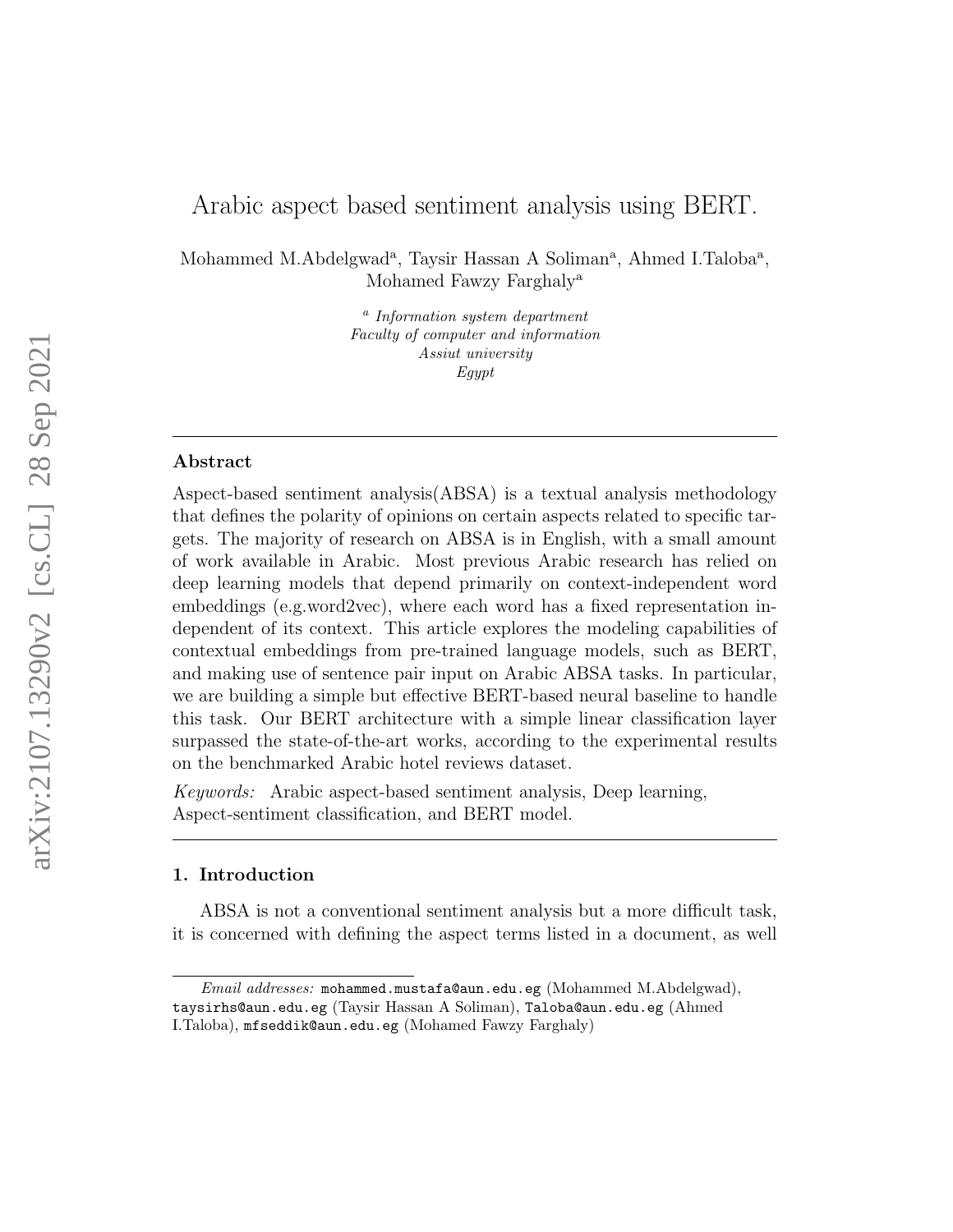as the sentiments expressed against each aspect.

As demonstrated by [\(Hu and Liu,](#page-14-0) [2004\)](#page-14-0), Sentiment Analysis (SA) can be studied at three levels: the document level where the task is to identify sentiment polarities (positive, neutral, or negative) that is indicated throughout the entire document. The sentence level is concerned with classifying sentiments relevant to a single sentence. But the document contains many sentences and each sentence may contain multiple aspects with different sentiments, so the document and sentence level sentiment analysis may not be accurate and need another suitable type that makes this fine-grained analysis called ABSA.

ABSA was first launched on SemEval-2014 [\(Pontiki et al.,](#page-15-0) [2014\)](#page-15-0), with the introduction of datasets containing annotated restaurant and laptop reviews. ABSA's work was largely replicated at SemEval over the next two years [\(Pontiki et al.,](#page-15-1) [2015,](#page-15-1) [2016\)](#page-15-2) as the task has extended into various domains, languages, and challenges. SemEval-2016 provided 39 datasets in 7 domains and 8 languages for the ABSA task, additionally, the datasets were provided with Support Vector Machine (SVM) as a baseline evaluation procedure.

There are three primary tasks common to ABSA, as mentioned in [\(Pontiki](#page-15-2) [et al.,](#page-15-2) [2016\)](#page-15-2): aspect category identification (Task 1), aspect opinion target extraction (Task 2), and aspect polarity detection (Task 3). In this paper, we concentrate only on Task 3.

Neural Network (NN) variations have been applied to many Arabic Natural language processing (NLP) applications, such as Sentiment Analysis [\(Kwaik](#page-14-1) [et al.,](#page-14-1) [2019\)](#page-14-1), machine translation [\(Ameur et al.,](#page-13-0) [2017\)](#page-13-0), named entity recognition [\(Khalifa and Shaalan,](#page-14-2) [2019\)](#page-14-2), and speech recognition [\(Algihab et al.,](#page-13-1) [2019\)](#page-13-1) and the highest results were obtained.

Using word embedding or distributed representations enhances neural network efficiency and improves the performance of Deep Learning (DL) models, therefore, it has been applied as a preliminary layer in various DL models.

Two types of word embeddings are available: contextualized and non contextualized word embeddings. Most of the research available on Arabic ABSA is based on non-contextualized word embedding, such as (word2vec and fast-Text). The main drawback of non-contextualized word embeddings is the presentation of a set of static word embeddings that do not take into account the various contexts in which they may appear.

In contrast, pre-trained language models based on transformers, such as BERT can provide dynamic embedding vectors which change by changing the context of words in the sentences. This made it more encouraging to use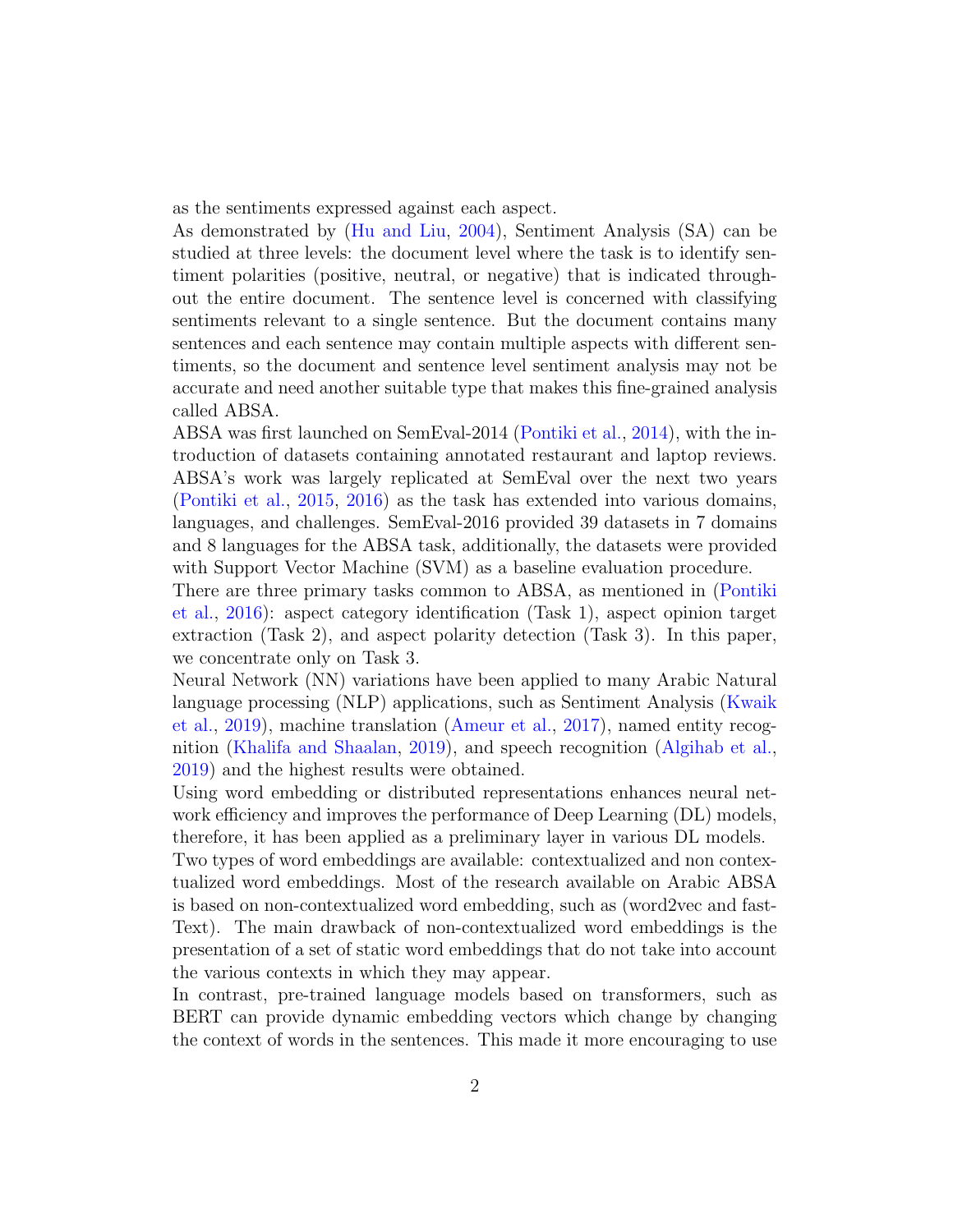BERT in many tasks via fine-tuning on the downstream dataset related to the task.

Despite the fact that Arabic has a significant number of speakers (estimated to be around 422 million [\(Alsharhan and Ramsay,](#page-13-2) [2020\)](#page-13-2)) and is a morphologically rich language, the number of studies in Arabic aspect-based sentiment analysis is still restricted.

The following are the paper's key contributions:

- This paper examines the modeling competence of contextual embedding from pre-trained language models, such as BERT with sentence pair input on Arabic aspect sentiment classification task.
- A simple BERT based model with a linear classification layer was proposed to solve aspect sentiment polarity classification task. Experiments conducted on the Arabic hotel reviews dataset demonstrated that, despite the simplicity of our model, it surpassed the state-of-theart works.

The rest of the paper is organized as follows. Section 2 addresses the related work; Section 3 illustrates the proposed model; Section 4 explains the dataset and the obtained results; finally, section 5 concludes the paper.

### 2. related work

ABSA is an area of SA with research methodologies divided into two approaches: standard machine learning techniques and DL-based techniques. ABSA's earliest efforts depended mainly on machine learning methods that focus on handcrafted features like lexicons to train sentiment classifiers [\(Jiang](#page-14-3) [et al.,](#page-14-3) [2011\)](#page-14-3)[\(Kiritchenko et al.,](#page-14-4) [2014\)](#page-14-4). These methods are effective but rely heavily on the efficiency of handcrafted features.

Subsequently, a set of methods based on neural networks consisting of a word embedding layer followed by a neural architecture were developed for the ABSA task and pretty results were achieved [\(Tang et al.,](#page-16-0) [2015;](#page-16-0) [Zhang](#page-16-1) [et al.,](#page-16-1) [2016;](#page-16-1) [Poria et al.,](#page-15-3) [2016\)](#page-15-3).

Several attention-based models have been applied to the ABSA task for its ability to focus on important parts of the sentence related to aspects [\(Wang](#page-16-2) [et al.,](#page-16-2) [2016\)](#page-16-2) [\(Yang et al.,](#page-16-3) [2017\)](#page-16-3). But a single attention network maybe not enough at capturing key dependency attributes between context and targets especially when the sentence is long, so multiple attention networks were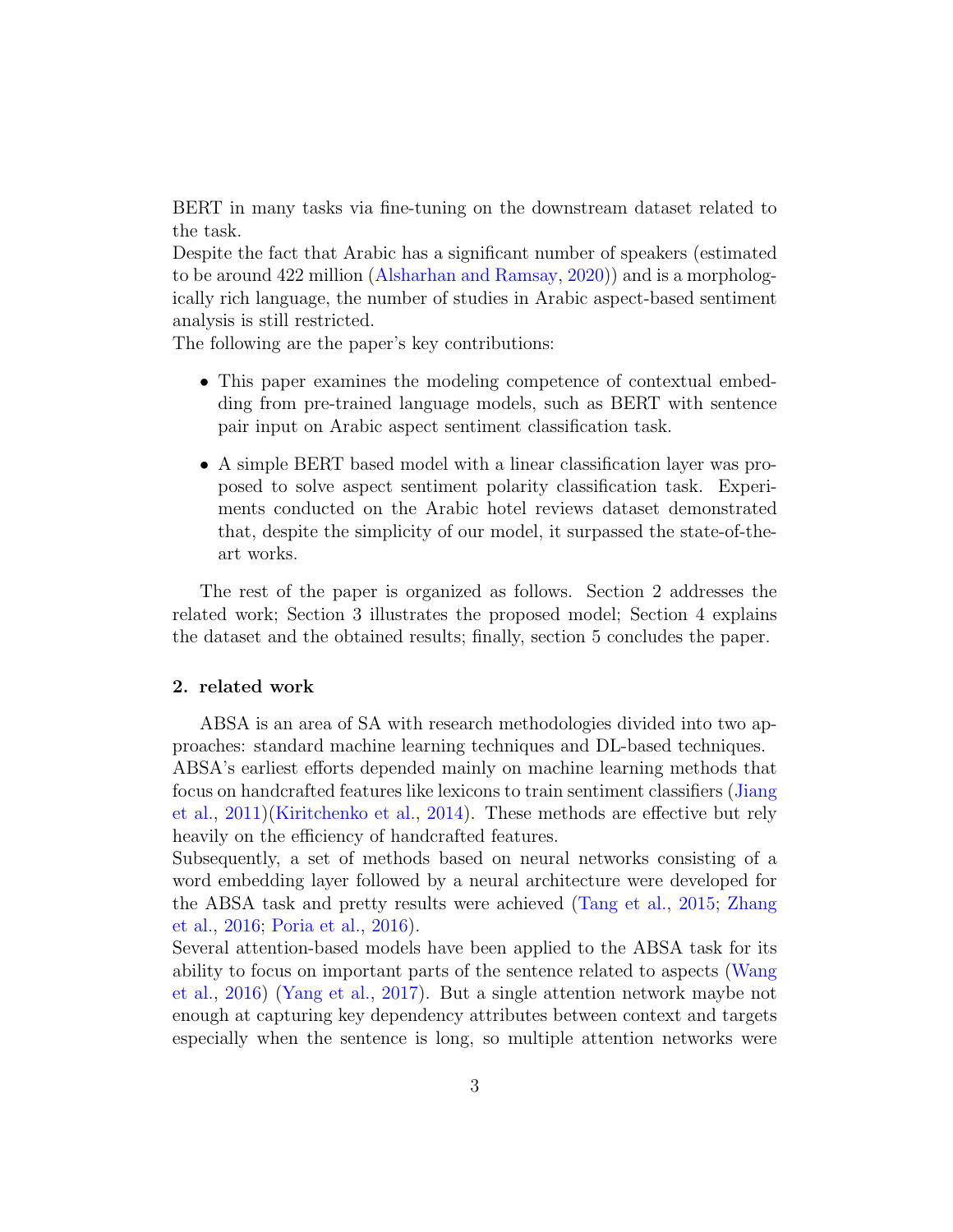proposed to solve this problem [\(Chen et al.,](#page-13-3) [2017;](#page-13-3) [Ma et al.,](#page-14-5) [2017\)](#page-14-5).

In order to resolve the question-answering problem, the authors of [\(Weston](#page-16-4) [et al.,](#page-16-4) [2014\)](#page-16-4) have developed the memory network concept (MemNN), which was later adopted in several NLP challenges including ABSA[\(Tang et al.,](#page-16-5) [2016;](#page-16-5) [Tay et al.,](#page-16-6) [2018,](#page-16-6) [2017\)](#page-16-7).

Pre-trained language models have recently played a vital role in many NLP applications, as they can take advantage of the vast volume of unlabeled data to learn general language representations; Elmo [\(Peters et al.,](#page-15-4) [2018\)](#page-15-4), GPT [\(Radford et al.,](#page-15-5) [2018\)](#page-15-5), and BERT [\(Devlin et al.,](#page-13-4) [2018\)](#page-13-4) are among the most well-known examples. The authors of [\(Li et al.,](#page-14-6) [2019\)](#page-14-6) studied the use of BERT embeddings with several neural models, such as a linear layer, GRU model, self-attention network, and conditional random field to deal with the ABSA task. In [\(Sun et al.,](#page-16-8) [2019\)](#page-16-8), the authors have demonstrated that treating ABSA as a sentence pair classification task by building auxiliary sentence as input to the BERT, significantly improved the results. The strength of BERT embeddings in ABSA was further investigated by [\(Hoang et al.,](#page-14-7) [2019;](#page-14-7) [Bhoi and Joshi,](#page-13-5) [2018;](#page-13-5) [Xu et al.,](#page-16-9) [2019;](#page-16-9) [Nurifan et al.,](#page-14-8) [2019\)](#page-14-8).

In general, Arabic ABSA research development is slower than English.

[\(Ruder et al.,](#page-15-6) [2016b\)](#page-15-6) combined aspect embedding with each word embedding and sent the mixture to CNN model to address aspect polarity and category identification tasks. Subsequently, [\(Ruder et al.,](#page-15-7) [2016a\)](#page-15-7) took advantage of modeling internal information related to the hierarchical review structure in solving the ABSA task.

Two supervised machine learning-based techniques, RNN and SVM supplemented with a set of handcrafted features, were suggested by [\(Al-Smadi et al.,](#page-13-6) [2018\)](#page-13-6) and excellent results were achieved using SVM but RNN was faster in terms of training execution time.

To stimulate learning the connection between context words and targets, [\(Al-](#page-13-7)[Smadi et al.,](#page-13-7) [2019\)](#page-13-7) combined aspect embedding with each word embedding and sent the mixture to LSTM. Then, the attention mechanism was applied to focus on context words related to certain aspects.

[\(Abdelgwad et al.,](#page-12-0) [2021\)](#page-12-0) proposed applying IAN network supported with Bi-GRU for extracting target and context representations in a better manner.

[\(Al-Dabet et al.,](#page-12-1) [2021\)](#page-12-1) proposed applying deep memory network based on a stack of IndyLSTM supplemented with recurrent attention network to solve aspect sentiment classification task.

In this paper, a simple BERT-based model with sentence pair input and a linear classification layer was proposed to handle the Arabic ABSA task, and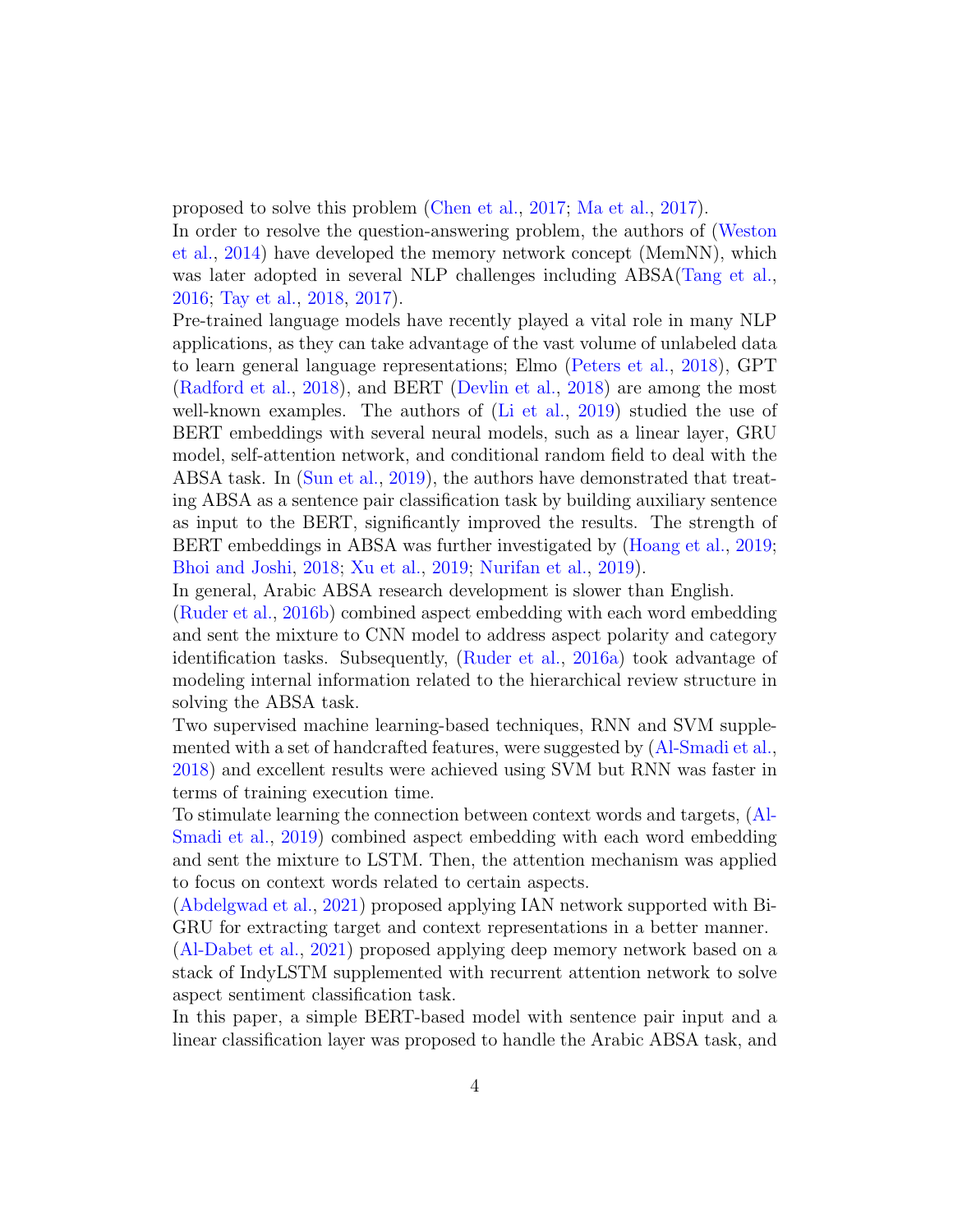state-of-the-art results are achieved on the Arabic hotel reviews dataset.

### 3. BERT-based-model

BERT (Bidirectional Encoder Representations from Transformers) is a deep learning technique for NLP in which deep neural networks use unsupervised language representation and bidirectional models built on Transformers (a deep learning algorithm in which each output element is linked to each input element and the weightings between them are dynamically determined based on their relation using the attention mechanism). BERT is pre-trained on two separate but related NLP tasks using the bidirectional capability: Masked Language Modeling and Next Sentence Prediction. BERT effectively handles ambiguity, which is the most difficult aspect of understanding natural language, and can reach high degree of accuracy in analyzing languages close to human beings. We first use the BERT portion with L transformer layers to measure the corresponding contextualized representations for the T-length input token sequence. These contextual representations are then fed to the task-specific layer to predict sentiment polarity labels. The overall architecture of the proposed model is depicted in [Fig. 1.](#page-5-0)

### 3.1. Auxiliary Sentence

Since the BERT model accepts a single or pair of sentences as input, and due to the ability and effectiveness of the BERT model in dealing with sentence pair classification tasks, the ABSA task can be transformed into a sentence-pair classification task using the pre-trained BERT model, with the first sentence containing words that express sentiments within the sentence, and the second sentence containing information related to the aspect (the auxiliary sentence). In other words, the model receives the review sentence as the first sentence and the aspect terms as an auxiliary sentence, and the task would be to determine the sentiments towards each aspect.

### 3.2. BERT as Embedding layer

In comparison to the conventional word2vec embedding layer that offers static context-independent word vectors, the BERT layers offer dynamic context-dependent word embeddings by taking the entire sentence as input then calculating the representation of each word by extracting information from the entire sentence.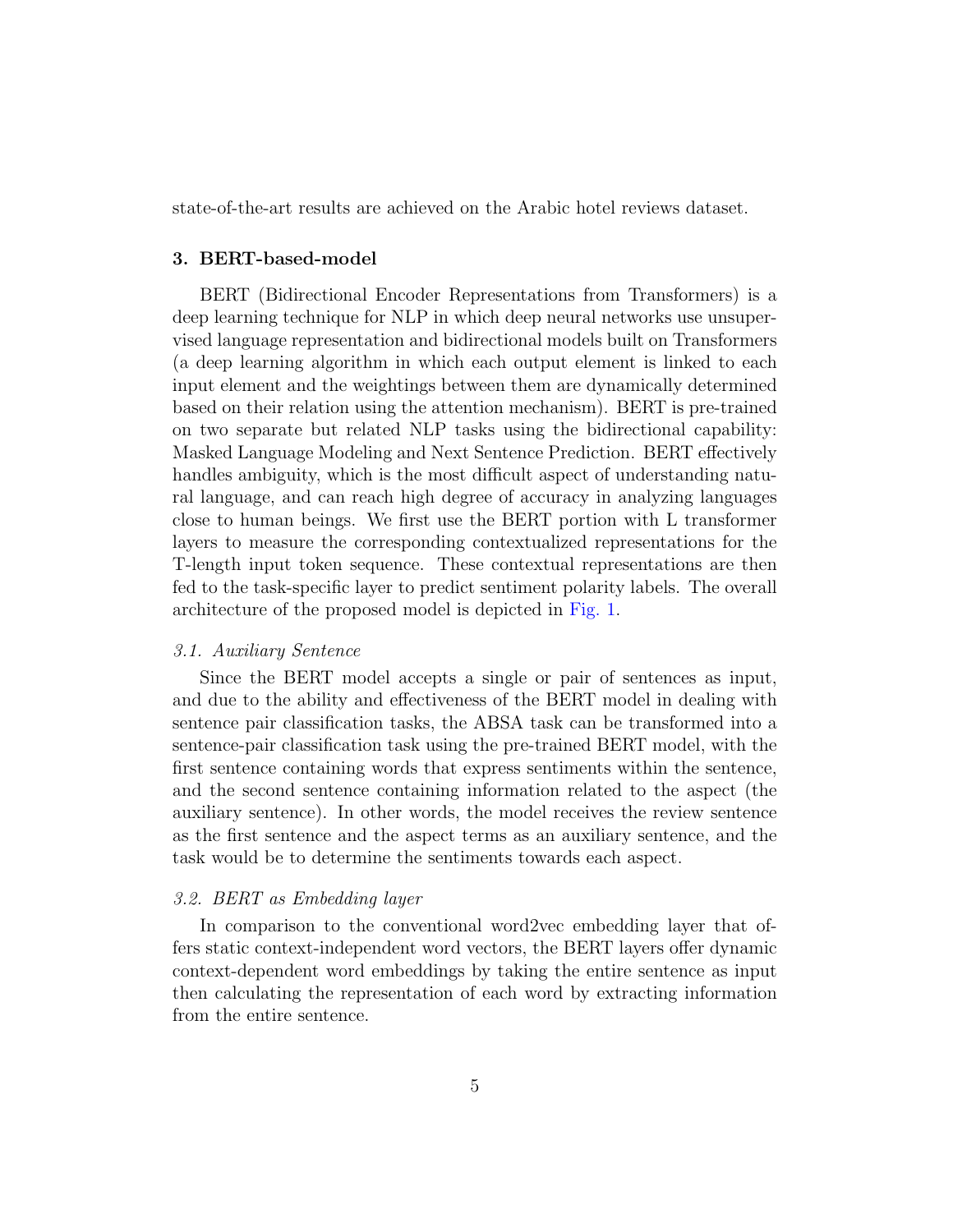<span id="page-5-0"></span>

Fig. 1. Model overall architecture.

Inputs are processed in a special way by BERT, where sentences are tokenized first, as usual in every model, additionally, extra tokens are inserted at the start [CLS] and end [SEP] of the tokenized sentence. Then due to the utilization of self attention mechanism that enables BERT models to process tokens in parallel, and to deal with the next sentence prediction task, some special embedding tokens must be added to include all necessary information.

The tokenized sentence with [CLS] and [SEP] tokens are first fed into the embedding layer, which results in tokens embeddings. Those tokens embeddings don't include position information which added by means of position embeddings. Finally, it must be determined whether each token is associated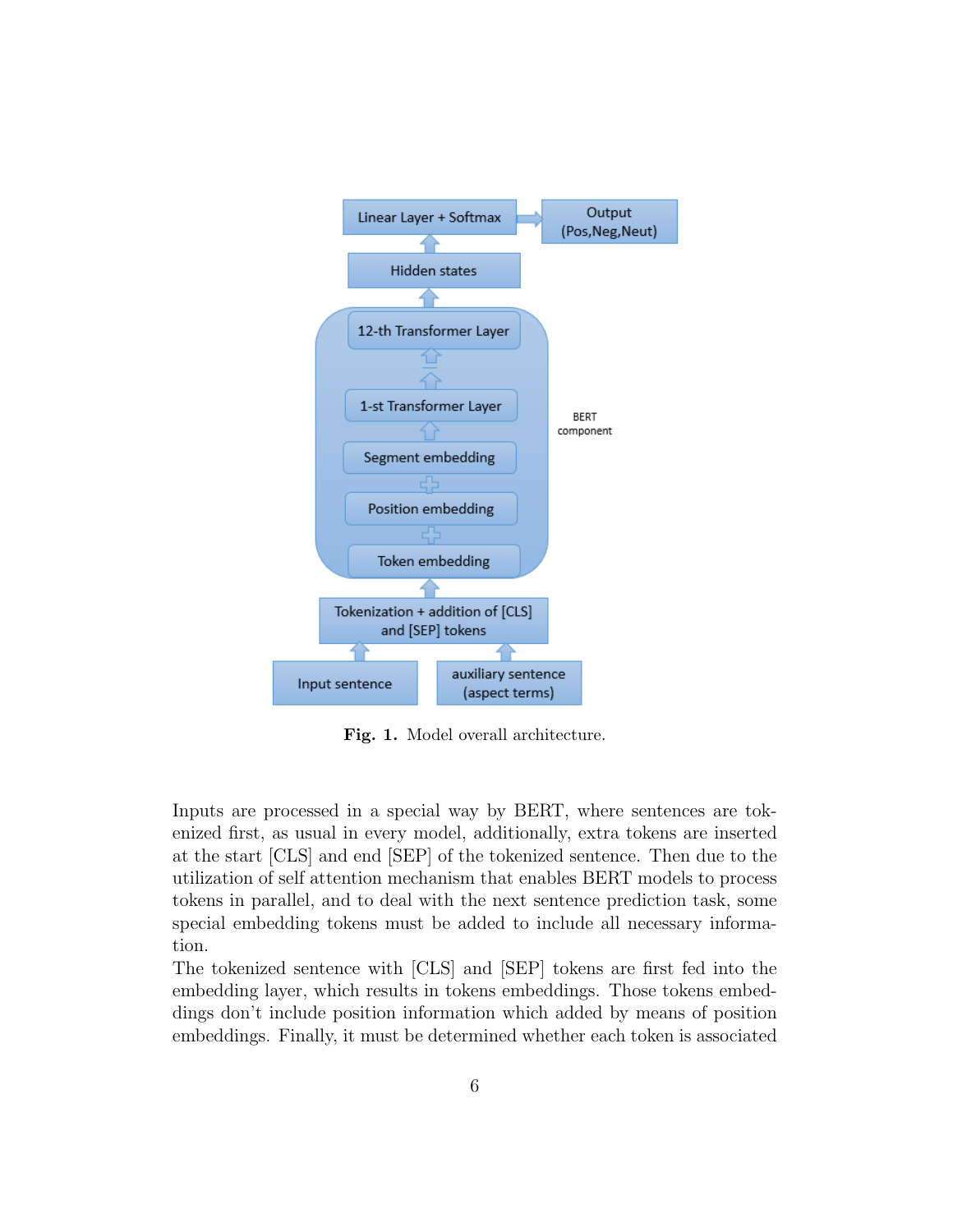with sentence A or B, this is possible by creating a new fixed token known as a segment embedding.

Then, the token embeddings, segment embeddings, and position embeddings for each token are combined and feed the mixture into  $L$  transformer layers to optimize token level feature. The output representation  $H^{l-1}$  from the l − 1 transformer layer is fed as input into the next layer l where  $l \in [1, L]$ . The representation  $H^l = \{h_1^l, ..., h_t^l\}$  at the l-th layer is calculated as follows :

$$
Hl = Transformer(Hl-1)
$$
\n(1)

where  $t$  refers to the number of input tokens. Outputs from the last transformer layer  $H^L$  are considered as full contextual representations for the input tokens and are used as input to the task specific layer.

### 3.3. Design of Downstream Model

In order to identify sentiment polarities toward aspects (i.e task 3), word embeddings extracted from the BERT model are fed into a task-specific layer, a simple linear layer in our case, where both the input  $h_t^l$  and the weight W (the learnable parameters) matrices are multiplied with the addition of the bias term b to transform their incoming features to output features in a linear manner. The softmax function is then used to determine the likelihood of each category P.

$$
P = softmax(W^T h_t^l + b)
$$
\n<sup>(2)</sup>

### 4. experiments

#### 4.1. Data and baseline research

We conducted our experiments on 3 datasets: Human Annotated Arabic Dataset of Book Reviews (HAAD), the Arabic news dataset, and the Arabic Hotel Reviews Dataset.

For Arabic ABSA, the HAAD dataset [\(Al-Smadi et al.,](#page-13-8) [2015\)](#page-13-8) is regarded to be the first available dataset. There are 1513 Arabic book reviews in the HAAD dataset, each was annotated with aspect terms (T1), aspect term polarity  $(T2)$ , aspect category  $(T3)$ , and aspect category polarity  $(T4)$ . This study focuses only on (T2). The SemEval-2014 framework was used to annotate the HAAD dataset. HAAD has a total of 2838 aspect terms, the distribution of which over the sentiment polarity classes (Positive, Negative,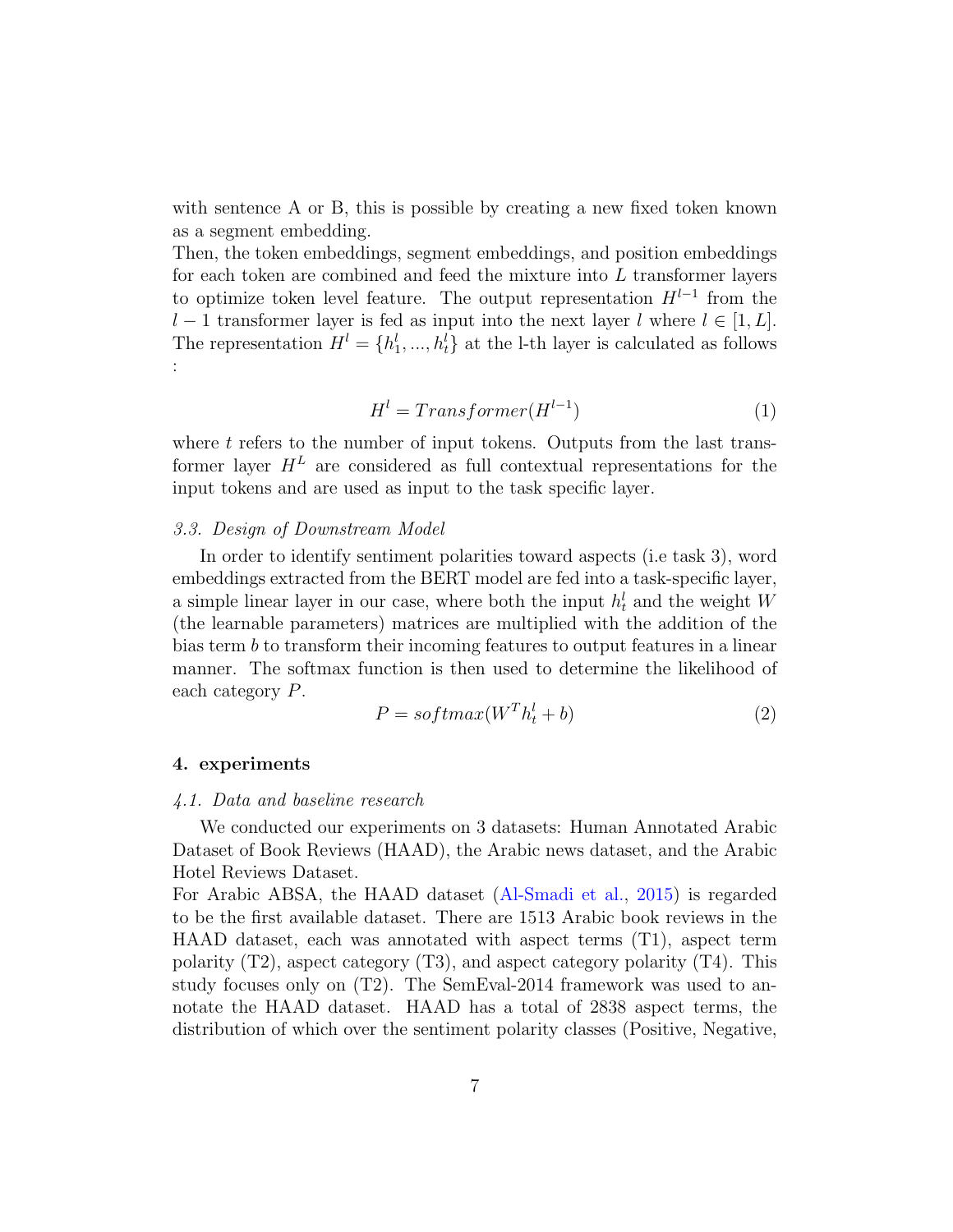Conflict, Neutral) in both training and testing datasets are summarized in [Table 1.](#page-7-0) [Fig. 2](#page-7-1) depicts an XML snapshot that corresponds to an annotated HAAD sentence.

```
<sentence id="76">
    </text>أعجب من كون الكتاب لم يصلنا إلا توًا كتاب رائع لموضوع مهم مسطرًا بلغة جميلة من كاتبة مبدعة<text>
    <aspectTerms>
        <aspectTerm term="كتان" polarity="positive" from="14" to="18"/>
        /volarity="positive" from="66" to="69"><aspectTerm term="
        <aspectTerm term="تحاتبة polarity="positive" from="79" to="84"/>
    </aspectTerms>
    <sub>aspectCategorical</sub></sub>
       <aspectCategory category="المزايا" polarity="positive"/>
    </aspectCategories>
</sentence>
```
Fig. 2. Example of the HAAD Dataset Schema.

The Arabic news dataset [\(Al-Sarhan et al.,](#page-12-2) [2016\)](#page-12-2) comprises Facebook posts about the 2014 Gaza attacks and their comments. The SemEval-2014 framework was used to annotate the news dataset. There are 2265 news posts and 13628 comments in the Arabic news dataset each classified into three sentiment classes: Positive, negative, and neutral. Each post was manually annotated with aspect terms  $(T1)$ , aspect term polarity  $(T2)$ , aspect category (T3), and aspect category polarity (T4). Each comment was annotated with comment category detection (T5), and comment category polarity estimation (T6). This study focuses only on (T2). There are 9655 different aspects each related to one of four categories: Plans, Results, Peace, and Parties. In order to provide baseline results, they applied simple sentiment classification methods on their corpus. [Fig. 3](#page-8-0) depicts an XML snapshot that corresponds to an annotated Arabic news sentence.

#### <span id="page-7-0"></span>Table 1

| Dataset         |          |          |                         |         |       |
|-----------------|----------|----------|-------------------------|---------|-------|
|                 | Positive | Negative | $\mathop{\rm Conflict}$ | Neutral | Total |
| Train           | 1252     | 855      | 26                      | 126     | 2259  |
| Test            | 124      | 432      |                         | 22      | 579   |
| Overall Dataset | 1376     | 1287     | 27                      | 148     | 2838  |

Analysis of the HAAD dataset's aspect terms and polarities.

It was found that several DL-based models overfitted downstream data when applied to both the HAAD and Arabic news datasets. The overfitting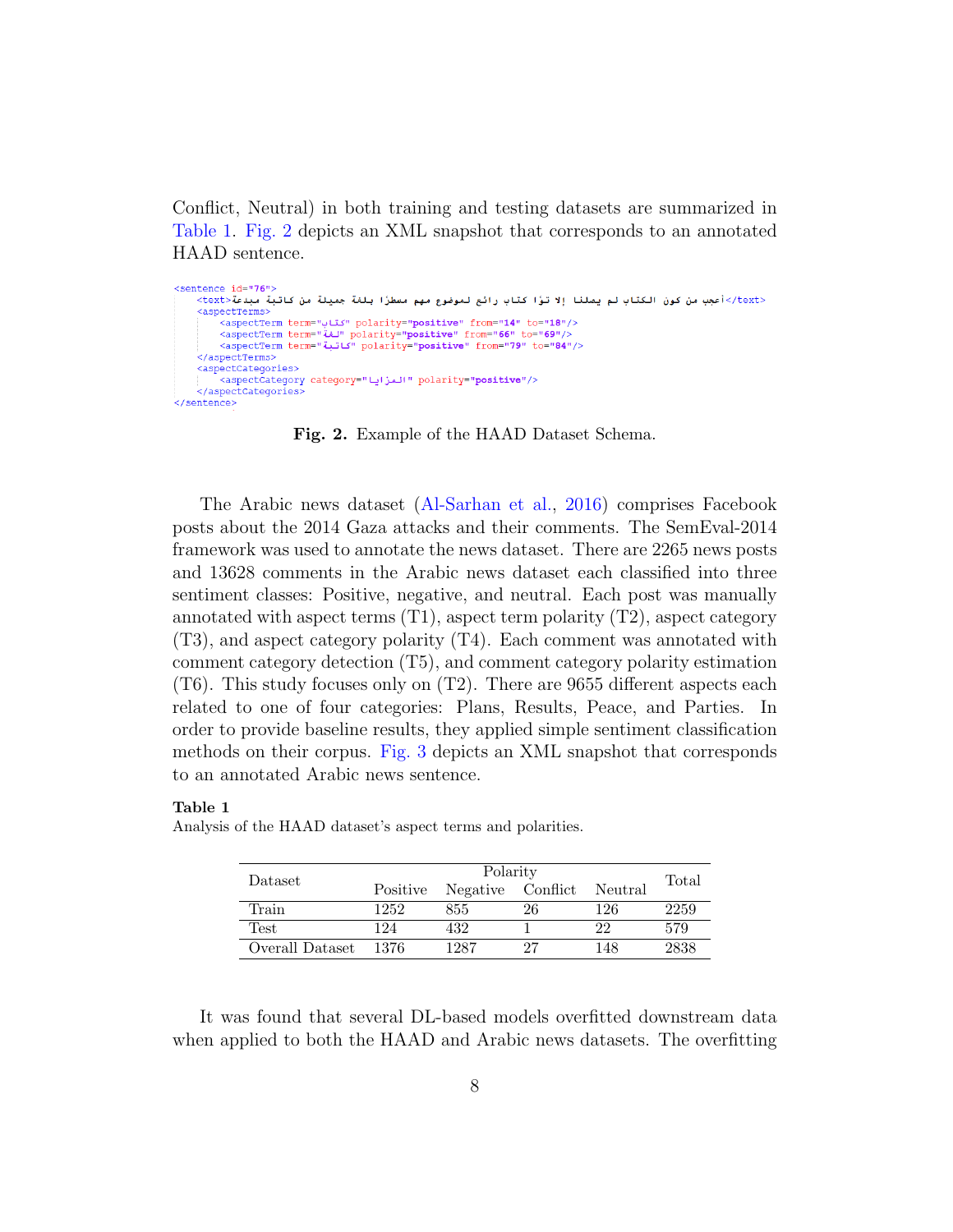```
<sentence id="Event4Post 0040">
   ،عباس ،،، تكلمنا مع الجانب الامريكي وطلبنا ان يوقفوا العمليات العسكرية من جانب اسرائيل<text
    <text/>ونحن نحاول ان نقنع حركة حماس بوقف العمليات، ولكن للاسف لم ننجح
    <aspectTerms>
        <aspectTerm term="كبانب الامريكي" from="19" to="34" polarity="neutral"/>
        </ref> from="52" to="69" polarity="positive" /> <aspectTerm term="4" العمليات العسكرية
        <aspectTerm term="اسرائيل" from="78" to="85" polarity="positive"/>
        </aspectTerm_term="مركة حما\mu" from="106" to="115" polarity="negative">
        </rom="117" to="129" polarity="negative"> "أوقف العمليات" from="117" to="129" polarity="negative">
    </aspectTerms>
    <aspectCategories>
       </aspectCategory polarity="negative" category="" التهدئة
    </aspectCategories>
</sentence>
```
Fig. 3. Example of the Arabic news dataset Schema.

is mostly due to the small sizes of the datasets, which caused the models to memorize patterns instead of learning them, and consequently severely affects models' performance on the new data.

So we experimented with another relatively larger dataset, such as the Arabic Hotel Reviews dataset.

The Arabic Hotel Reviews Dataset was presented in SemEval-2016 in support of ABSA's multilingual task involving work in 8 languages and 7 domains [\(Pontiki et al.,](#page-15-2) [2016\)](#page-15-2). There are 19,226 training tuples and 4802 testing tuples in the dataset. The XML schema was used to annotate the dataset. The dataset consists of a set of reviews, each review contains a number of sentences, with each sentence having three tuples: aspect-category, OTE, and aspect polarity. [Fig. 4](#page-9-0) depicts an XML snapshot that corresponds to an annotated Arabic hotel review.

The dataset supports both text-level annotations (2291 reviews) and sentence-level annotations (6029 sentences). This study focuses only on sentence-level tasks. The dataset's scale and distribution are explained in [Table 2.](#page-9-1) Also, SVM classifier supported with N-gram features was applied to the Arabic hotel review dataset for various ABSA tasks and was considered as baseline research to compare with.

### 4.2. Evaluation method

In order to determine the effectiveness of the proposed model, the accuracy metric was adopted, which was defined as follows:

$$
Accuracy = \frac{correct\_predictions_number}{overall\_samples_number} \tag{3}
$$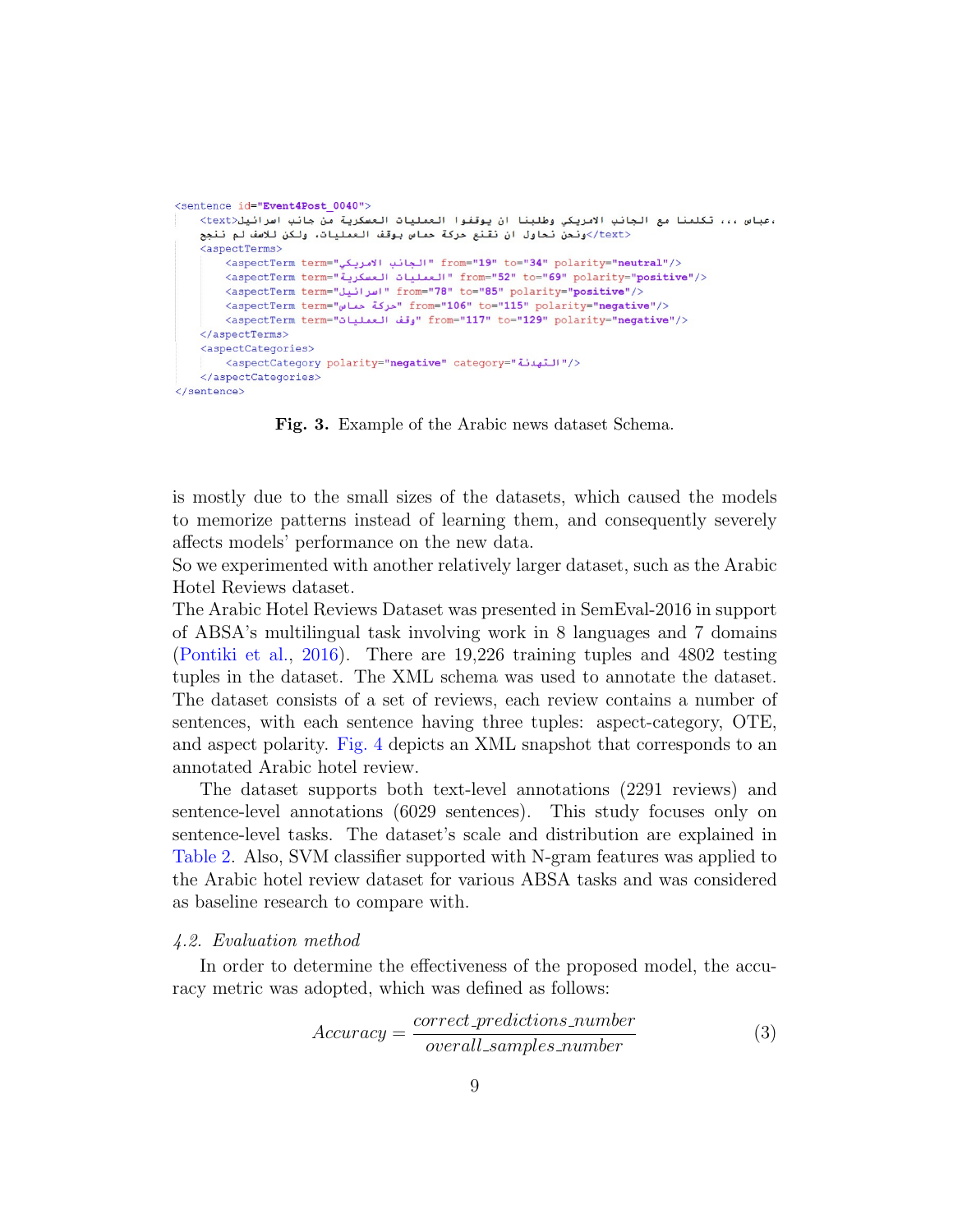```
<Review rid="566">
     <sentences>
          <sentence id="566:0">
                .<br>فندق رائع فندق جميل كل الغرف فيه عبارة عن استديو جميل وداخله مطبخ وجلسة صغيرة مع سماعة<text:
                </text>.. سبيكر للايبود وجاكوزّي راااااالغ
                 <Opinions>
                     inions><br><opinion target=""category="HOTEL#GENERAL" polarity="positive" from="0" to="4"/><br><opinion target=""category="HOTEL#GENERAL" polarity="<mark>positive</mark>" from="10" to="14"/><br><opinion target="استديو "category="FACIL
                     \sqrt{2}\frac{1}{2}</sentence>
          <sentence id="566:1">
               والسعر مناسب لهذه الرفاعية ..الخدمة سريعة والاستقبال جميل جدا..يوجد به عدد 2 بارات .. ومو<text><br>والسعر مناسب لهذه الرفع البانقلا بشكل شبه مباشر خطوتين فقط وانت في الشارع ويعتبر موقعه افضل موقع
                 Opinions>
                     </opinion target="السعر" category="HOTEL#PRICES" polarity="neutral" from="1" to="6">
                     </ppinion_target="leating="category="SERVICE#GENERAL"_polarity="positive"_from="29"_to="35"/>
                     </ppinion_target="J"|Y"_category="SERVICE#GENERAL"_polarity="positive"_from="43"_to="52"/>
                </Opinions>
          </sentence>
     \langle/sentences>
</Review>
```
Fig. 4. Example of the Arabic Hotels Dataset Schema.

#### <span id="page-9-1"></span>Table 2

The scale and distribution of the Arabic hotels reviews dataset.

| TASK                    | TR A IN |      |        | <b>TEST</b> |                               |        |
|-------------------------|---------|------|--------|-------------|-------------------------------|--------|
|                         | text    |      |        |             | sentence tuples text sentence | tuples |
| T1: Sentence-level ABSA | 1839    | 4802 | 10.509 | 452         | 1227                          | 2604   |
| T2: Text-level ABSA     | 1839    | 4802 | 8757   | 452         | 1227                          | 2158   |

Accuracy measures the number of correct samples to all samples, higher accuracy indicates better performance.

### 4.3. Hyperparameters Setting

The pretrained "Arabic BERT" [\(Safaya et al.,](#page-15-8) [2020\)](#page-15-8) was used, which was previously trained on about 8.2 billion words of MSA and dialectical Arabic. The BERT-Base model consisting of 12 hidden layers, 12 attention heads, and hidden size of 768 has been particularly used. Adam optimizer was used to fine-tune the model on the downstream task with a learning rate of 1e-5, dropout rate of 0.1, batch size of 24, and number of epochs equal to 10.

#### 4.4. comparison models

Baseline trained SVM classifier enhanced with N-grams features [\(Pontiki](#page-15-2) [et al.,](#page-15-2) [2016\)](#page-15-2).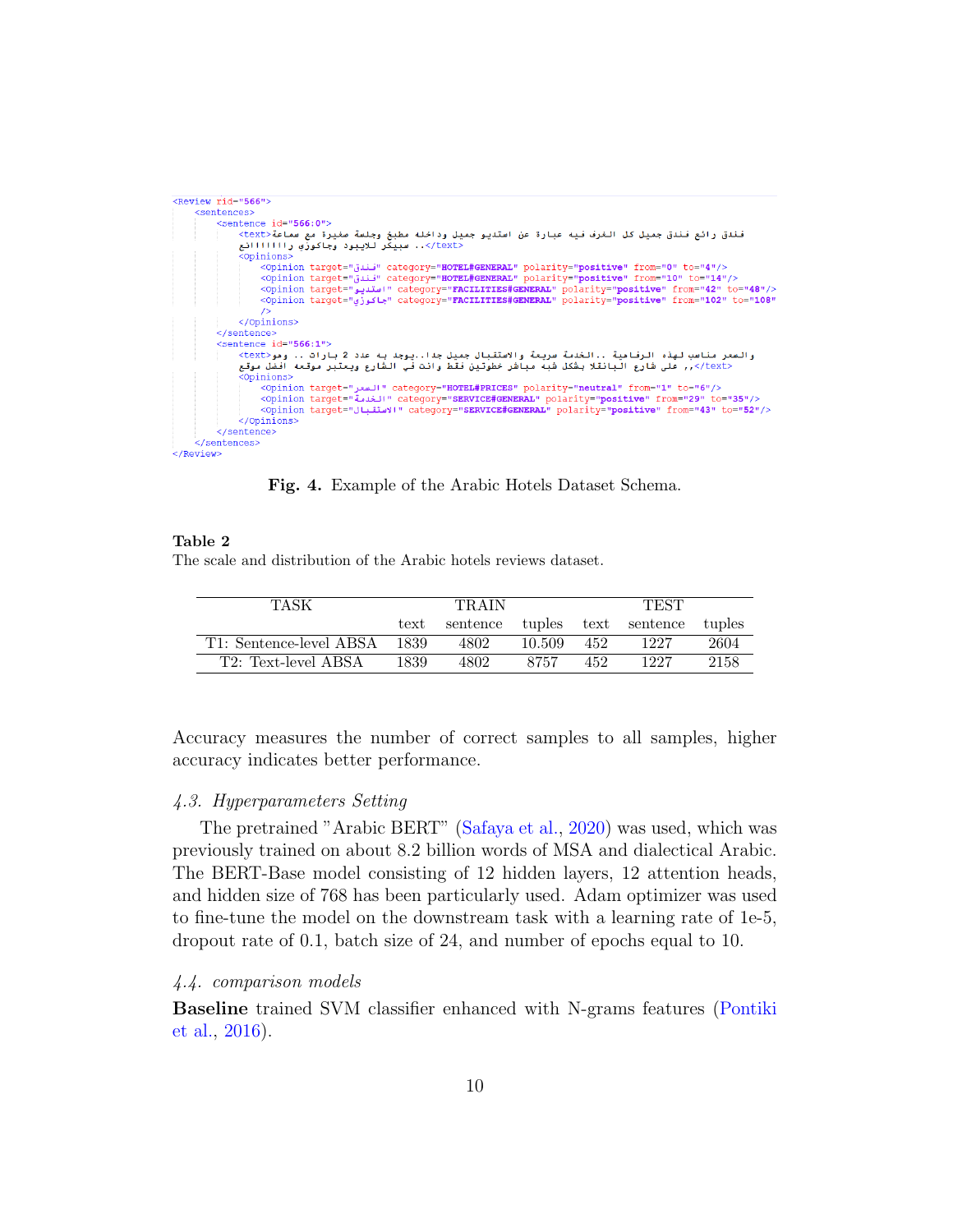INSIGHT-1 combined aspect embedding with each word embedding and fed the resulting mixture to CNN for Aspect sentiment analysis [\(Ruder et al.,](#page-15-6) [2016b\)](#page-15-6).

HB-LSTM developed hierarchical bidirectional LSTM for ABSA, that can take advantage of hierarchical modeling information of the review in improving performance [\(Ruder et al.,](#page-15-7) [2016a\)](#page-15-7).

AB-LSTM-PC combined aspect embedding with each word embeddings to motivate learning the connections between context words and targets, then applied the attention mechanism for focusing on context words related to specific aspects [\(Al-Smadi et al.,](#page-13-7) [2019\)](#page-13-7).

IAN-BGRU Used Bi-GRU to extract hidden representations from targets and context, then applied two associated attention networks on those representations to model targets and their context in an interactive manner [\(M.Abdelgwad et al.,](#page-14-9) [2021\)](#page-14-9).

MBRA made use of external memory network containing a stack of bidirectional lndy-lstms consisted of 3 layers, and a recurrent attention mechanism to deal with complex sentence structures [\(Al-Dabet et al.,](#page-12-1) [2021\)](#page-12-1).

### 4.5. main results

[Table 3](#page-11-0) shows that simply adding a basic linear layer on top of BERT, outperformed the baseline and achieved better results than many previous Arabic DL models. This is evidence of the effectiveness of Bert's contextual representations at encoding associations between aspect terms and context words. Moreover, the use of the auxiliary sentence further improved the results of the BERT model, which is apparent in the higher results of the BERT-pair model compared to the BERT-single, achieving state-of-the-art results.

### 4.6. Overfitting Issue

Despite the use of Bert-base model "the smallest pretrained version of Bert", the number of parameters seemed to be large (110M) for this task, which made us wonder: Is our model overfitting the downstream data ? so, we trained the BERT-linear model on the Arabic hotel reviews dataset for 10 epochs and noticed the oscillating accuracy results on the development set after each epoch. As indicated in [Fig. 5,](#page-11-1) the accuracy results of the development set are relatively stable and do not decrease significantly as the training progresses, which reveals that the BERT model is extremely robust to overfitting.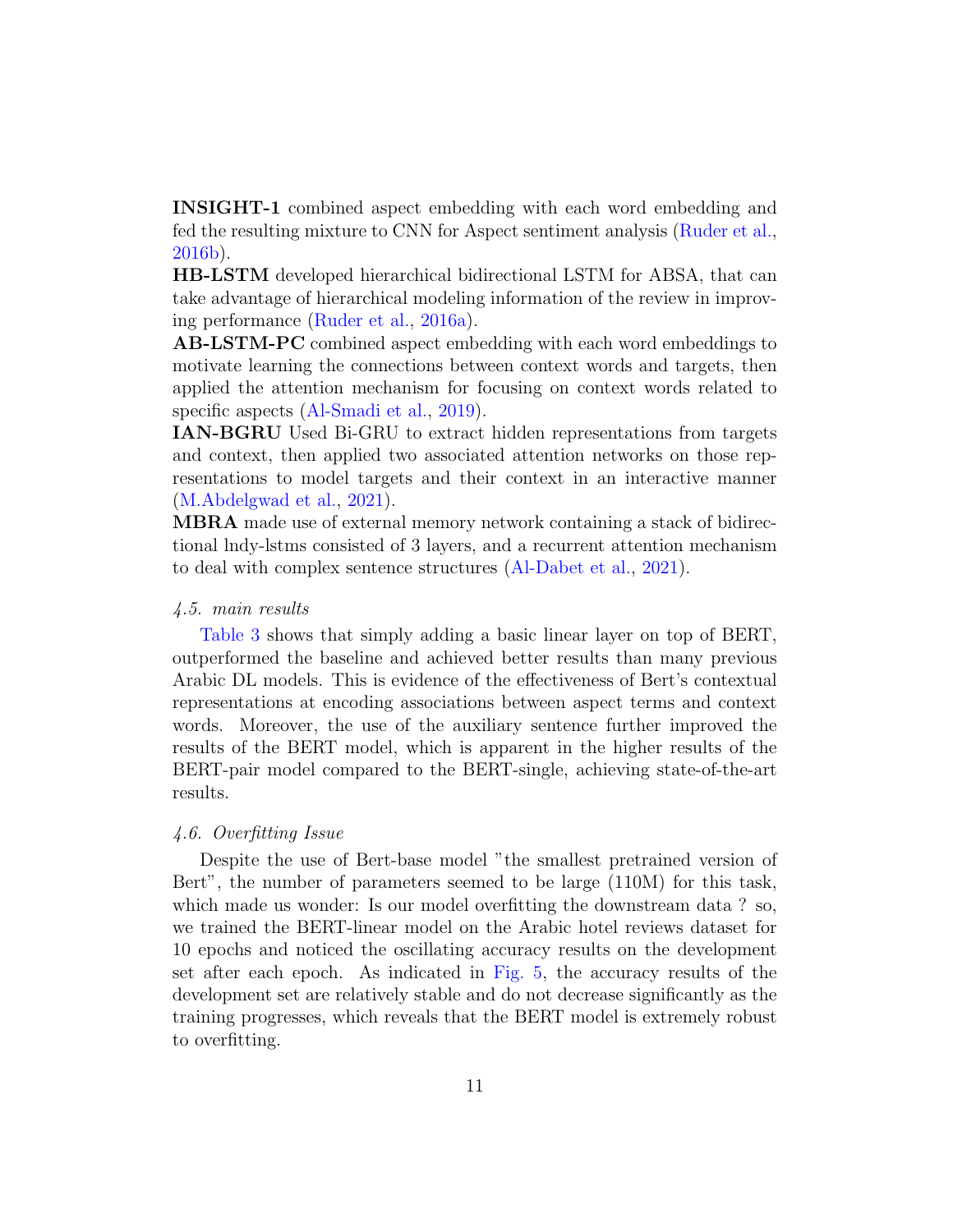<span id="page-11-0"></span>

| Table 3                       |  |
|-------------------------------|--|
| Models Accuracy Results on T3 |  |

<span id="page-11-1"></span>

Fig. 5. Performances on the Dev set.

## 4.7. finetuning or not

We investigated the effect of fine-tuning on the final results by keeping the parameters of the BERT component fixed during the training phase. [Fig. 6](#page-12-3) shows a simple comparison between the performance of the model when finetuning and when setting the parameters fixed. The general purpose BERT representation is obviously far from acceptable for the downstream task, and task-specific fine-tunning is necessary to use BERT's capabilities to increase performance.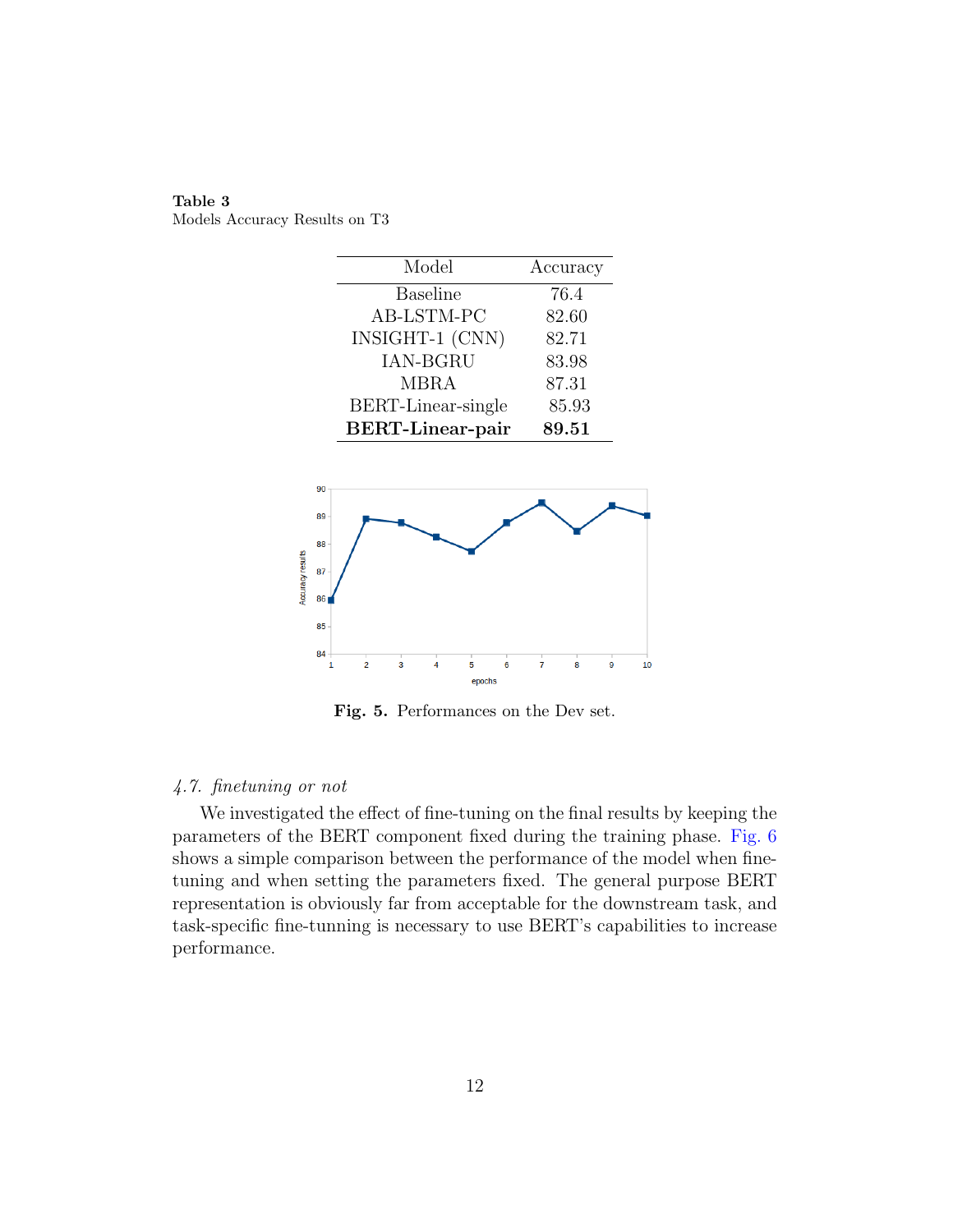<span id="page-12-3"></span>

Fig. 6. Effect of fine-tuning BERT.

### 5. Conclusion

In this paper, we explored the modeling capabilities of contextual embeddings from the pre-trained BERT model with the benefit of sentence pair input on the Arabic ABSA task. specifically, we examined the incorporation of the BERT embedding component with a simple linear classification layer and extensive experiments were performed on the Arabic hotel review dataset. The experimental results show that despite the simplicity of our model, it surpassed the state-of-the-art works, and is robust to overfitting.

# References

- <span id="page-12-0"></span>Abdelgwad, M. M., Soliman, T. H. A., Taloba, A. I., Farghaly, M. F., 2021. Arabic aspect based sentiment analysis using bidirectional gru based models. arXiv preprint arXiv:2101.10539.
- <span id="page-12-1"></span>Al-Dabet, S., Tedmori, S., Mohammad, A.-S., 2021. Enhancing arabic aspect-based sentiment analysis using deep learning models. Computer Speech & Language. p. 101224.
- <span id="page-12-2"></span>Al-Sarhan, H., Al-So'ud, M., Al-Smadi, M., Al-Ayyoub, M., Jararweh, Y., 2016. Framework for affective news analysis of arabic news: 2014 gaza attacks case study. In: 2016 7th International Conference on Information and Communication Systems (ICICS). IEEE. pp. 327–332.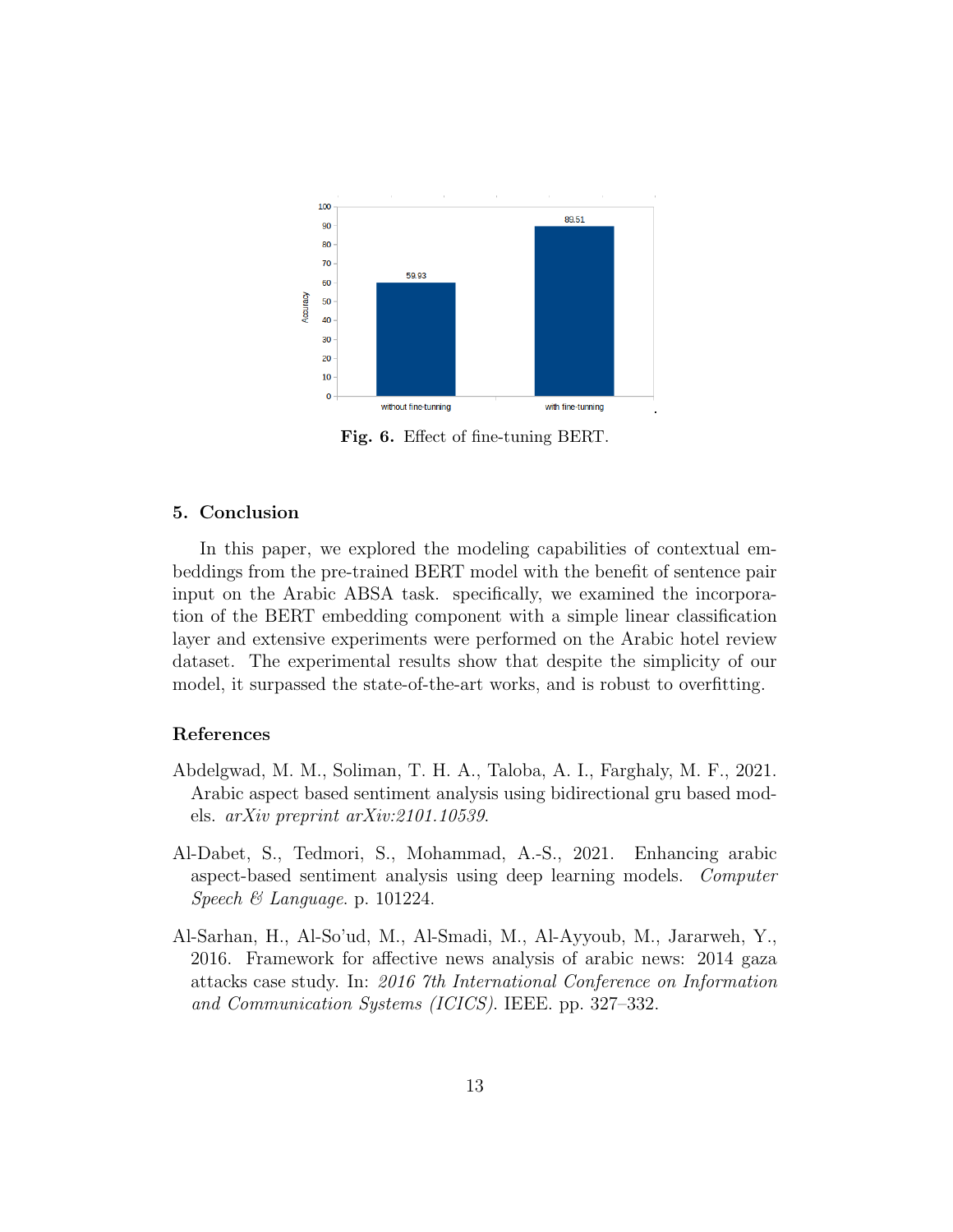- <span id="page-13-6"></span>Al-Smadi, M., Qawasmeh, O., Al-Ayyoub, M., Jararweh, Y., Gupta, B., 2018. Deep recurrent neural network vs. support vector machine for aspectbased sentiment analysis of arabic hotels' reviews. Journal of computational science. 27, 386–393.
- <span id="page-13-8"></span>Al-Smadi, M., Qawasmeh, O., Talafha, B., Quwaider, M., 2015. Human annotated arabic dataset of book reviews for aspect based sentiment analysis. In: 2015 3rd International Conference on Future Internet of Things and Cloud. IEEE. pp. 726–730.
- <span id="page-13-7"></span>Al-Smadi, M., Talafha, B., Al-Ayyoub, M., Jararweh, Y., 2019. Using long short-term memory deep neural networks for aspect-based sentiment analysis of arabic reviews. International Journal of Machine Learning and Cybernetics. 10(8), 2163–2175.
- <span id="page-13-1"></span>Algihab, W., Alawwad, N., Aldawish, A., AlHumoud, S., 2019. Arabic speech recognition with deep learning: A review. In: International Conference on Human-Computer Interaction. Springer. pp. 15–31.
- <span id="page-13-2"></span>Alsharhan, E. Ramsay, A., 2020. Investigating the effects of gender, dialect, and training size on the performance of arabic speech recognition. Language Resources and Evaluation. 54(4), 975–998.
- <span id="page-13-0"></span>Ameur, M. S. H., Meziane, F., Guessoum, A., 2017. Arabic machine transliteration using an attention-based encoder-decoder model. Procedia Computer Science. 117, 287–297.
- <span id="page-13-5"></span>Bhoi, A. Joshi, S., 2018. Various approaches to aspect-based sentiment analysis. arXiv preprint arXiv:1805.01984.
- <span id="page-13-3"></span>Chen, P., Sun, Z., Bing, L., Yang, W., 2017. Recurrent attention network on memory for aspect sentiment analysis. In: Proceedings of the 2017 conference on empirical methods in natural language processing. pp. 452– 461.
- <span id="page-13-4"></span>Devlin, J., Chang, M.-W., Lee, K., Toutanova, K., 2018. Bert: Pre-training of deep bidirectional transformers for language understanding. *arXiv preprint* arXiv:1810.04805.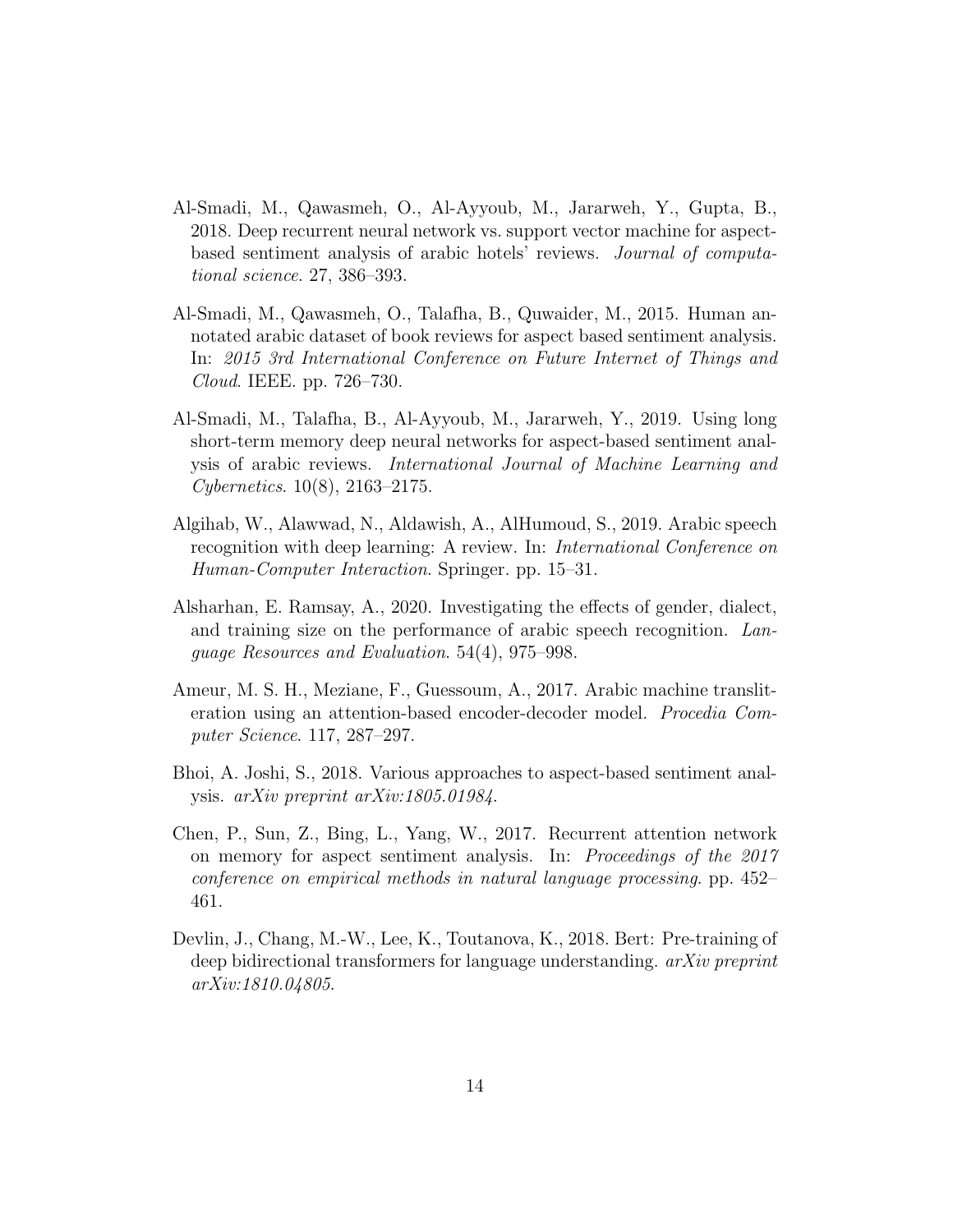- <span id="page-14-7"></span>Hoang, M., Bihorac, O. A., Rouces, J., 2019. Aspect-based sentiment analysis using bert. In: Proceedings of the 22nd Nordic Conference on Computational Linguistics. pp. 187–196.
- <span id="page-14-0"></span>Hu, M. Liu, B., 2004. Mining and summarizing customer reviews. In: Proceedings of the tenth ACM SIGKDD international conference on Knowledge discovery and data mining. pp. 168–177.
- <span id="page-14-3"></span>Jiang, L., Yu, M., Zhou, M., Liu, X., Zhao, T., 2011. Target-dependent Twitter sentiment classification. In: Proceedings of the 49th Annual Meeting of the Association for Computational Linguistics: Human Language Technologies. Association for Computational Linguistics. Portland, Oregon, USA. pp. 151–160.
- <span id="page-14-2"></span>Khalifa, M. Shaalan, K., 2019. Character convolutions for arabic named entity recognition with long short-term memory networks. Computer Speech & Language. 58, 335–346.
- <span id="page-14-4"></span>Kiritchenko, S., Zhu, X., Cherry, C., Mohammad, S., 2014. Nrc-canada-2014: Detecting aspects and sentiment in customer reviews. In: Proceedings of the 8th international workshop on semantic evaluation (SemEval 2014). pp. 437–442.
- <span id="page-14-1"></span>Kwaik, K. A., Saad, M., Chatzikyriakidis, S., Dobnik, S., 2019. Lstm-cnn deep learning model for sentiment analysis of dialectal arabic. In: International Conference on Arabic Language Processing. Springer. pp. 108–121.
- <span id="page-14-6"></span>Li, X., Bing, L., Zhang, W., Lam, W., 2019. Exploiting bert for end-to-end aspect-based sentiment analysis. arXiv preprint arXiv:1910.00883.
- <span id="page-14-5"></span>Ma, D., Li, S., Zhang, X., Wang, H., 2017. Interactive attention networks for aspect-level sentiment classification. arXiv preprint arXiv:1709.00893.
- <span id="page-14-9"></span>M.Abdelgwad, M., A Soliman, T. H., I.Taloba, A., Farghaly, M. F., 2021. Arabic aspect based sentiment analysis using bidirectional gru based models. Journal of King Saud University - Computer and Information Sciences.
- <span id="page-14-8"></span>Nurifan, F., Sarno, R., Sungkono, K. R., 2019. Aspect based sentiment analysis for restaurant reviews using hybrid elmo-wikipedia and hybrid expanded opinion lexicon-senticircle. International Journal of Intelligent Engineering and Systems. 12(6), 47–58.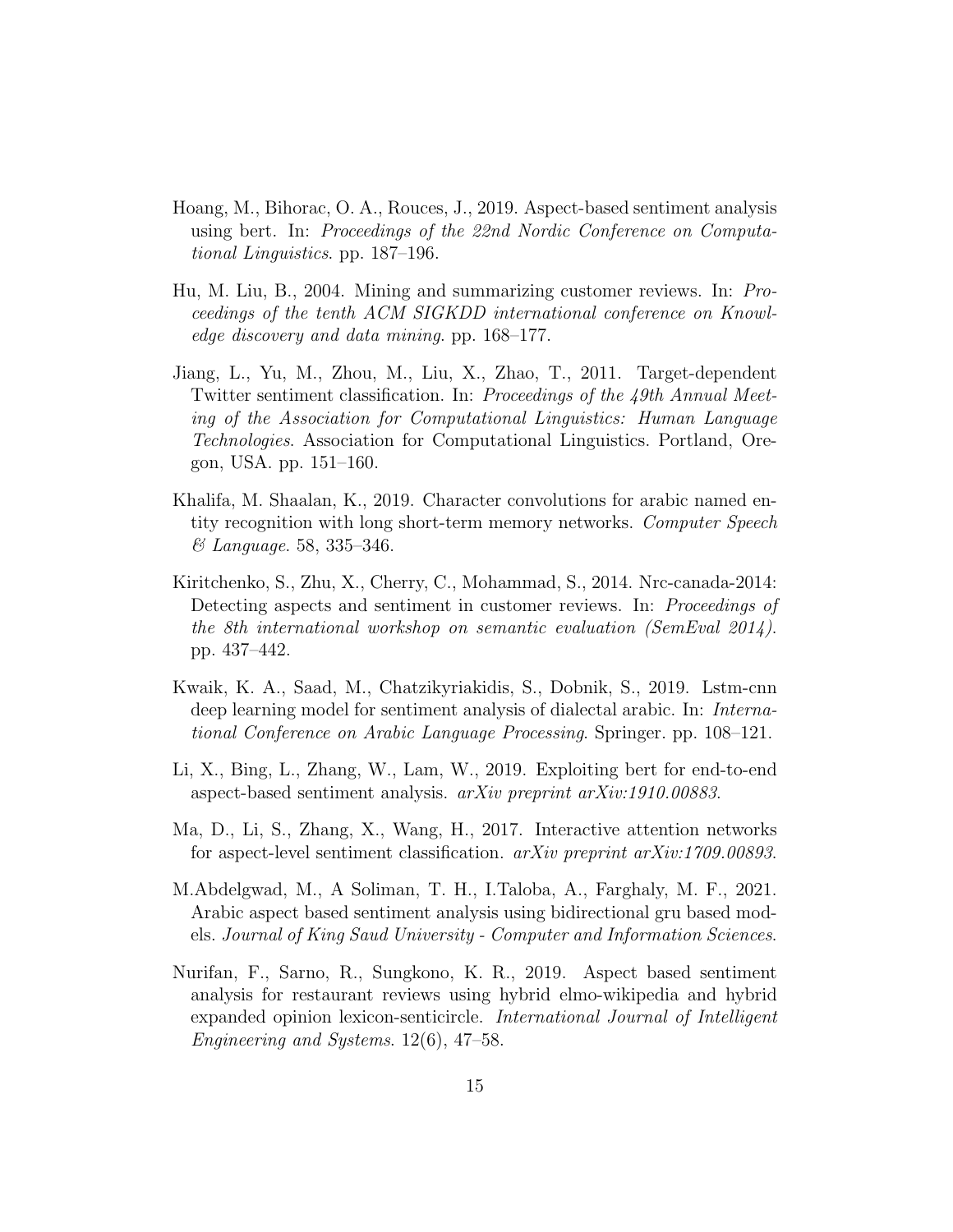- <span id="page-15-4"></span>Peters, M. E., Neumann, M., Iyyer, M., Gardner, M., Clark, C., Lee, K., Zettlemoyer, L., 2018. Deep contextualized word representations. arXiv preprint arXiv:1802.05365.
- <span id="page-15-2"></span>Pontiki, M., Galanis, D., Papageorgiou, H., Androutsopoulos, I., Manandhar, S., Al-Smadi, M., Al-Ayyoub, M., Zhao, Y., Qin, B., De Clercq, O., et al., 2016. Semeval-2016 task 5: Aspect based sentiment analysis. In: International workshop on semantic evaluation. pp. 19–30.
- <span id="page-15-1"></span>Pontiki, M., Galanis, D., Papageorgiou, H., Manandhar, S., Androutsopoulos, I., 2015. Semeval-2015 task 12: Aspect based sentiment analysis. In: Proceedings of the 9th international workshop on semantic evaluation (Se $mEval 2015$ ). pp. 486–495.
- <span id="page-15-0"></span>Pontiki, M., Galanis, D., Pavlopoulos, J., Papageorgiou, H., Androutsopoulos, I., Manandhar, S., 2014. SemEval-2014 task 4: Aspect based sentiment analysis. In: Proceedings of the 8th International Workshop on Semantic Evaluation (SemEval 2014). Association for Computational Linguistics. Dublin, Ireland. pp. 27–35.
- <span id="page-15-3"></span>Poria, S., Cambria, E., Gelbukh, A., 2016. Aspect extraction for opinion mining with a deep convolutional neural network. Knowledge-Based Systems. 108, 42–49.
- <span id="page-15-5"></span>Radford, A., Narasimhan, K., Salimans, T., Sutskever, I., 2018. Improving language understanding by generative pre-training.
- <span id="page-15-7"></span>Ruder, S., Ghaffari, P., Breslin, J. G., 2016a. A hierarchical model of reviews for aspect-based sentiment analysis.  $arXiv$  preprint  $arXiv:1609.02745$ .
- <span id="page-15-6"></span>Ruder, S., Ghaffari, P., Breslin, J. G., 2016b. Insight-1 at semeval-2016 task 5: Deep learning for multilingual aspect-based sentiment analysis.  $arXiv$ preprint arXiv:1609.02748.
- <span id="page-15-8"></span>Safaya, A., Abdullatif, M., Yuret, D., 2020. KUISAIL at SemEval-2020 task 12: BERT-CNN for offensive speech identification in social media. In: Proceedings of the Fourteenth Workshop on Semantic Evaluation. International Committee for Computational Linguistics. Barcelona (online). pp. 2054–2059.